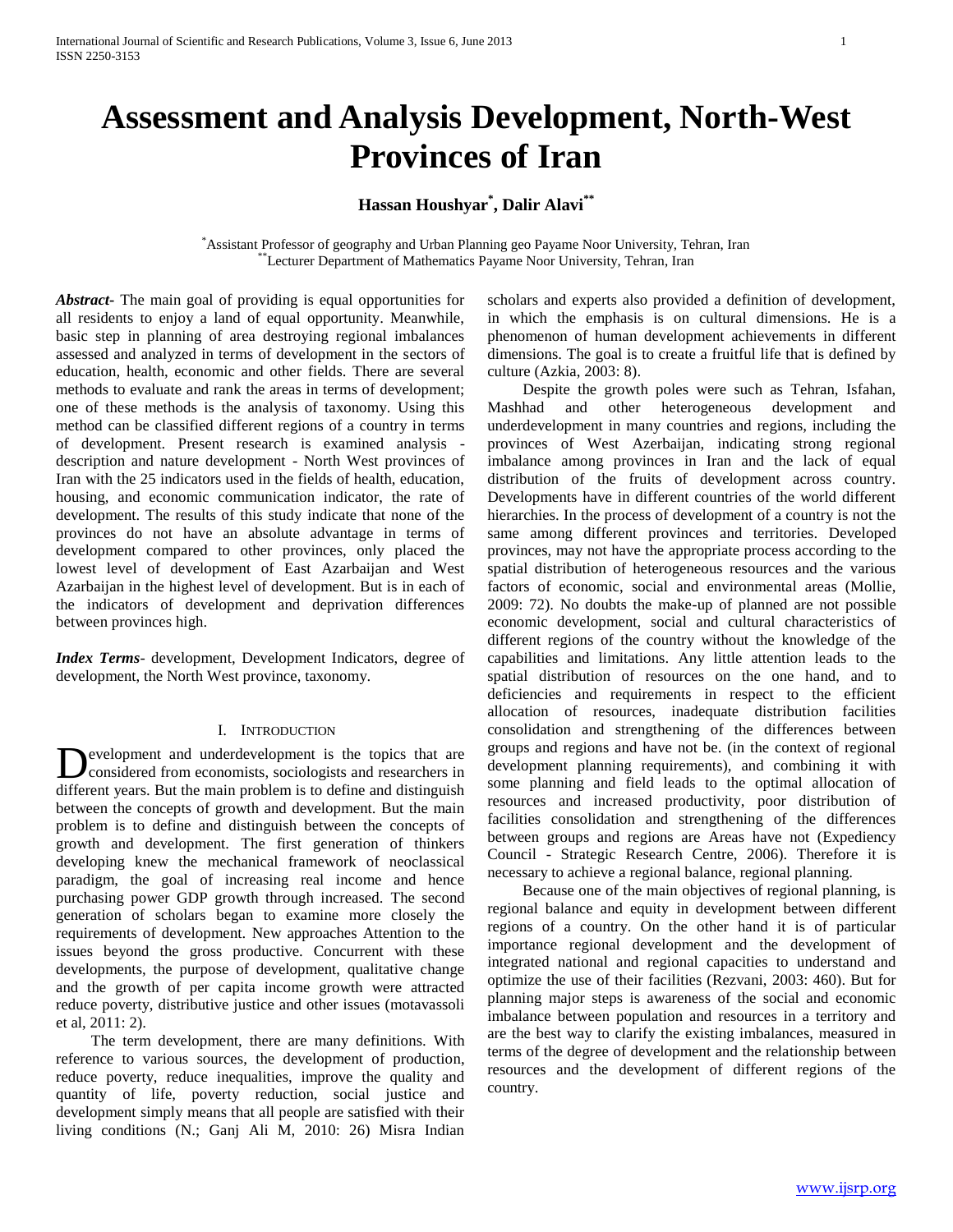#### II. MATERIALS AND METHODS

 The methodology used in this article is documentary approach - a library. Refer to various books and articles analysis was performed content related to the development and grading methods in terms of development, acquisition. Information and data required were collected for detailed study graded states with Population and Housing Census 2008, Statistical Yearbook of Iran and North West provinces in 2008. The next step was identified in the development of criteria for scoring states Indicators used in this study are the demographic characteristics, education, health, housing and communications. In the final step have been analyzed to extract the required data analysis and taxonomy of the North West province in terms of development.

## III. BACKGROUND RESEARCH

 Taxonomy analysis was proposed in for the first time by "Anderson" in 1763 AD. 1968. And in 1968 was introduced as a means of classifying and grading the different nations developed by Professor "Helving" Higher School of Economics in

UNESCO (Ziyari, 2009: 137). Several studies have been done in the form of articles, dissertations and research projects using this method. Such as studies can pointed out Talaminaye A. (1975), Nvbkhsh (1979), Sadr (1982), virtue (1991), Yes Master (1997), Mahmoud and Faiz Pur (1998) and Fereidooni (2001) (Rezvani, 2003: 462).

 Nejat Amini and colleagues have been investigated in a study of the health of the country's provinces. The results of this study indicate that the provinces of Tehran, central and very good health condition, but and not having Ardebil, Golestan, Qom good health. Meanwhile is bad health status of the provinces of Khuzestan, Sis tan and Baluchistan Kohgiluyeh Boyer. (Amin et al, 2007: 19).

## **Knowledge of the study area**

 Region in North West provinces of Iran in this study included: West Azerbaijan, East Azerbaijan, Ardabil, Zanjan, Qazvin and Kurdistan are.

| Province                                                                      | West           | East       | Ardabil | Zanjan | Qazvin  | Kurdistan |
|-------------------------------------------------------------------------------|----------------|------------|---------|--------|---------|-----------|
| property                                                                      | Azerbaijan     | Azarbaijan |         |        |         |           |
| total population                                                              | 2873459        | 3603456    | 1228155 | 964601 | 1143200 | 1414721   |
| <b>Urban Population</b>                                                       | 1724954        | 2402539    | 715597  | 559340 | 777975  | 855819    |
| Rural population                                                              | 1148505        | 1200820    | 512588  | 405261 | 365203  | 584337    |
| of<br>share<br>The<br>the<br>population<br>of<br>the<br>province's population | $\overline{4}$ | 5.11       | 1.74    | 1.37   | 1.62    | 2         |
| Urban household                                                               | 422439         | 635961     | 170971  | 143080 | 203356  | 209667    |
| Rural household                                                               | 233522         | 275942     | 110844  | 93037  | 91179   | 128021    |
| Population 6<br>years<br>and<br>more                                          | 2584052        | 3289703    | 1135134 | 892536 | 1039604 | 1308735   |
| Province<br>Area<br>(sq)<br>$km.$ )                                           | 37437          | 456450     | 17800   | 21773  | 15549   | 29137     |
| of<br>village<br>number<br>residents                                          | 3031           | 2731       | 1725    | 969    | 900     | 1732      |

#### **Table (1): General characteristics of the North-West Provinces in 1385**

Source: Statistical Yearbook of Iran, 1385.

## **Indicators used**

 A set of dimensions of human development (countries and regions) is determined by the following: health and life expectancy, education and standard of having a decent life, liberty, political, and environmental dimensions, we have a democracy, communication social culture and Art (Al Kayer, 2010: 15). To measure the degree of development of the North-West Provinces of the 25 indicators in the sectors of education, health, economic, housing and communications have been used; the titles of these measures are as follows:

## **Educational indicators**

- 6 years old and most of the student population.
- The literacy rate of the population and more than 6 years.
- The proportion of students in the classroom.

• student-teacher ratio.

- percentage of male literacy.
- percentage of female literacy.

#### **Health indicators**

- The number of hospital beds per 10,000 people.
- Number of pharmacies per 100,000 people.
- The number of physicians per 10,000 people.
- The number of doctor per 10,000 people.
- The number of physicians per 100,000 people in the teeth.
- •% of rural population covered by sanitation.

## **Economic Indicators**

- Employment rate in population aged 10 and more.
- The unemployment rate for the population aged 10 and more.
- Percentage of active population to total population.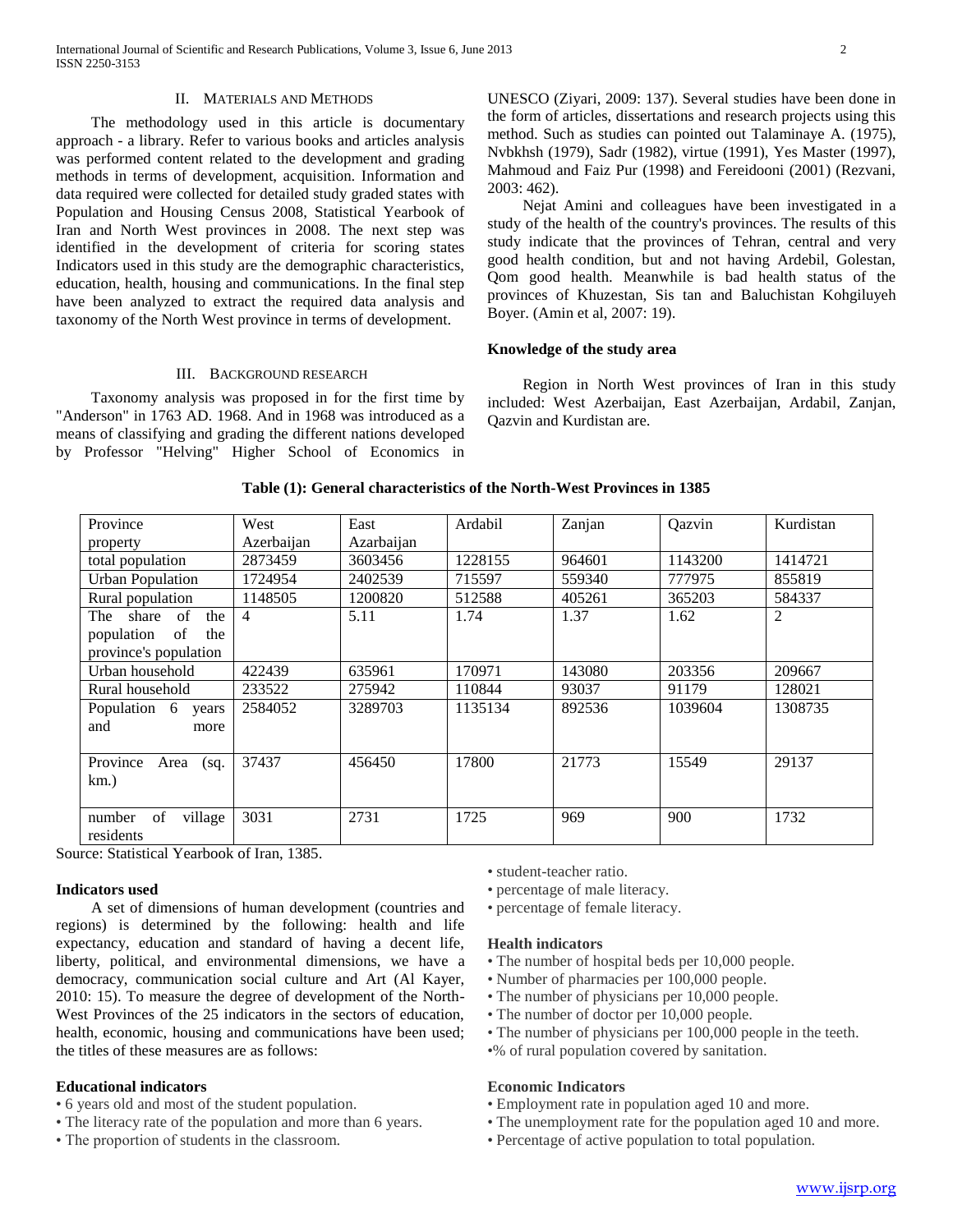International Journal of Scientific and Research Publications, Volume 3, Issue 6, June 2013 3 ISSN 2250-3153

• Percentage of employees in the industrial sector.

## **Housing Indicators**

• the ratio of residential units to residential units with durable materials.

- The ratio of residential units to drinking water.
- The proportion of residential units of electricity.
- The ratio of residential units to gas.
- The proportion of units residential landline.

#### **Community Indicators**

• The number of urban and rural mailbox for every 100,000 people.

- The number of urban postal each 1000000 people.
- Percentage of households with landline.
- Percentage of rural population with telephone connections.

## IV. ANALYSIS OF DATA

 The result of the analysis of data on 25 indicators using the taxonomy is shown in the following tables. In the data analysis, the degree and rate of development of the North-West Provinces, according to the education, health, economic, housing and communication is expressed.

| Province        | Education |      | Health |      | Communication |      | Economic |      | Residential |      |
|-----------------|-----------|------|--------|------|---------------|------|----------|------|-------------|------|
|                 | Degree    | Rank | Degree | Rank | Degree        | Rank | Degree   | Rank | Degree      | Rank |
| East Azarbaijan | .647      |      | .724   |      | .719          |      | .317     |      | .337        |      |
| West Azerbaijan | 684       |      | .895   | O    | 775           |      | .926     |      | .843        | O    |
| Ardabil         | .733      |      | .858   |      | 283           |      | .607     |      | .499        |      |
| Zanjan          | .717      |      | .507   |      | 776           |      | .528     |      | .660        |      |

**Qazvin** | .467 | 1 | .878 | 4 | .464 | 2 | .646 | 4 | .249 | 1 **Kurdistan** 1.971 6 .632 2 .738 4 - - 1 .780 5

**Table (2): Level and North West provinces ranked in the index case**

Reference: author's calculations.

## **Table 3: Comparison of the degree of development of the provinces in terms of indices**

| Rank | Education       | Health          | Communication   | Economic        | Residential     |
|------|-----------------|-----------------|-----------------|-----------------|-----------------|
|      | Oazvin          | Zanjan          | Ardabil         | East Azarbaijan | Oazvin          |
|      | East Azarbaijan | Kurdistan       | Oazvin          | Zanian          | East Azarbaijan |
|      | West Azerbaijan | East Azarbaijan | East Azarbaijan | Ardabil         | Ardabil         |
|      | Zanian          | Oazvin          | Kurdistan       | Qazvin          | Zanian          |
|      | Ardabil         | Ardabil         | West Azerbaijan | West Azerbaijan | Kurdistan       |
|      | Kurdistan       | West Azerbaijan | Zanjan          |                 | West Azerbaijan |

Reference: author's calculations.

## V. CONCLUSION

 The results obtained indicate that the rating of the North-West Provinces, none of the provinces in terms of development compared to other provinces, not absolute advantage. But East Azarbaijan Province in general can be more developed than in other provinces, West Azarbaijan be considered less developed. Other provinces, in some of the indicators developed and in some cases are even less developed. In the education sector, Qazvin province with the highest rate (./467) More developed than in other provinces, the provinces of East Azarbaijan, West Azarbaijan, Zanjan, Ardabil and handed the second and third least developed Kurdistan (./971), the lowest rank development is located.

 The health indicators, the degree of development of the province (./507) at the highest level, the provinces of Kurdistan, East Azerbaijan, Ardabil, Qazvin, West Azerbaijan province, were next in rank to the lowest degree of development (./895) is the senior ranking .

 In the field of communication, the degree of Ardabil (./283) of the first rank, and Qazvin, East Azerbaijan, West Azerbaijan, Kurdistan and Zanjan stay in second and third degree (./777) is the lowest rank.

 The results showed that the economic indicators, the degree of development of the province (. /317) is dedicated to economic development in the first place, and the provinces of Zanjan, Ardabil, Qazvin, West Azerbaijan and placed second and third respectively. Said. The lowest level of development (. /926) from West Azerbaijan. It should be noted that, as in heterogeneous province with other provinces were eliminated by software taxonomy.

 Current indicators used to rank states, the housing index. In this case, the degree of Qazvin (. /249) has informed the development of the first rank, and far from the last place in this part of the West Azarbaijan province level (. /843) is. Provinces of East Azerbaijan, Ardabil, Zanjan and Kurdistan are respectively ranked second to fifth.

#### **REFERENCES**

- [1] Azkia, M. (2003), Sociology of Development Word Publishing Institute, Tehran fourth edition.
- [2] Amini najat, Y. H., Inanloo S. (2007), health ratings provinces Journal of Social Welfare, in the fifth, twenty numbers.
- [3] Expediency Council. 2003, Center for Strategic Research.
- [4] Papoly Yazdi, MH, Ibrahim Mohammad Amir (2003), theories of rural development. The publication, Tehran.